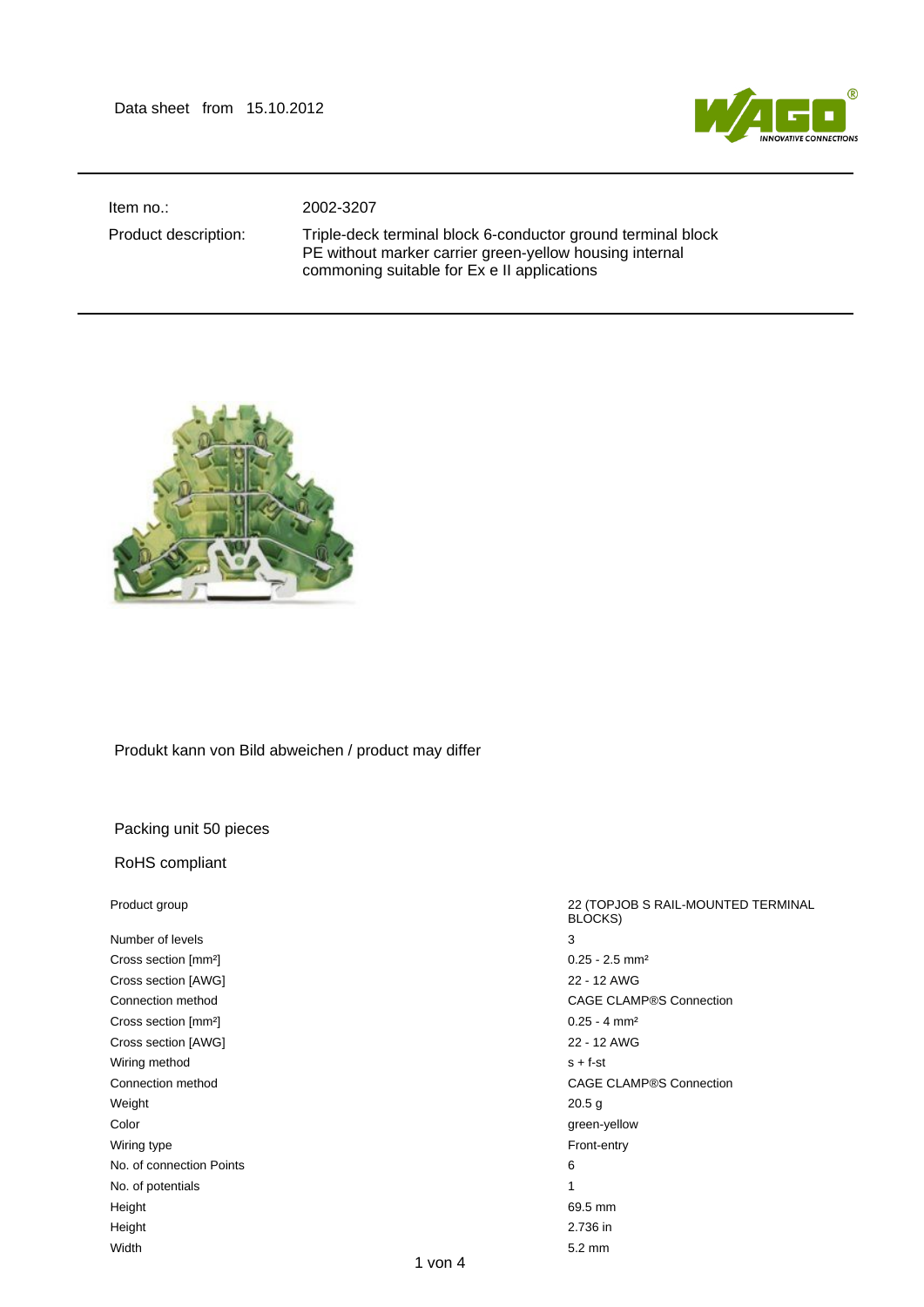| Width             | $0.205$ in      |
|-------------------|-----------------|
| Depth             | 93.5 mm         |
| Depth             | 3.681 in        |
| Strip length from | $10 \text{ mm}$ |
| Strip length to   | $12 \text{ mm}$ |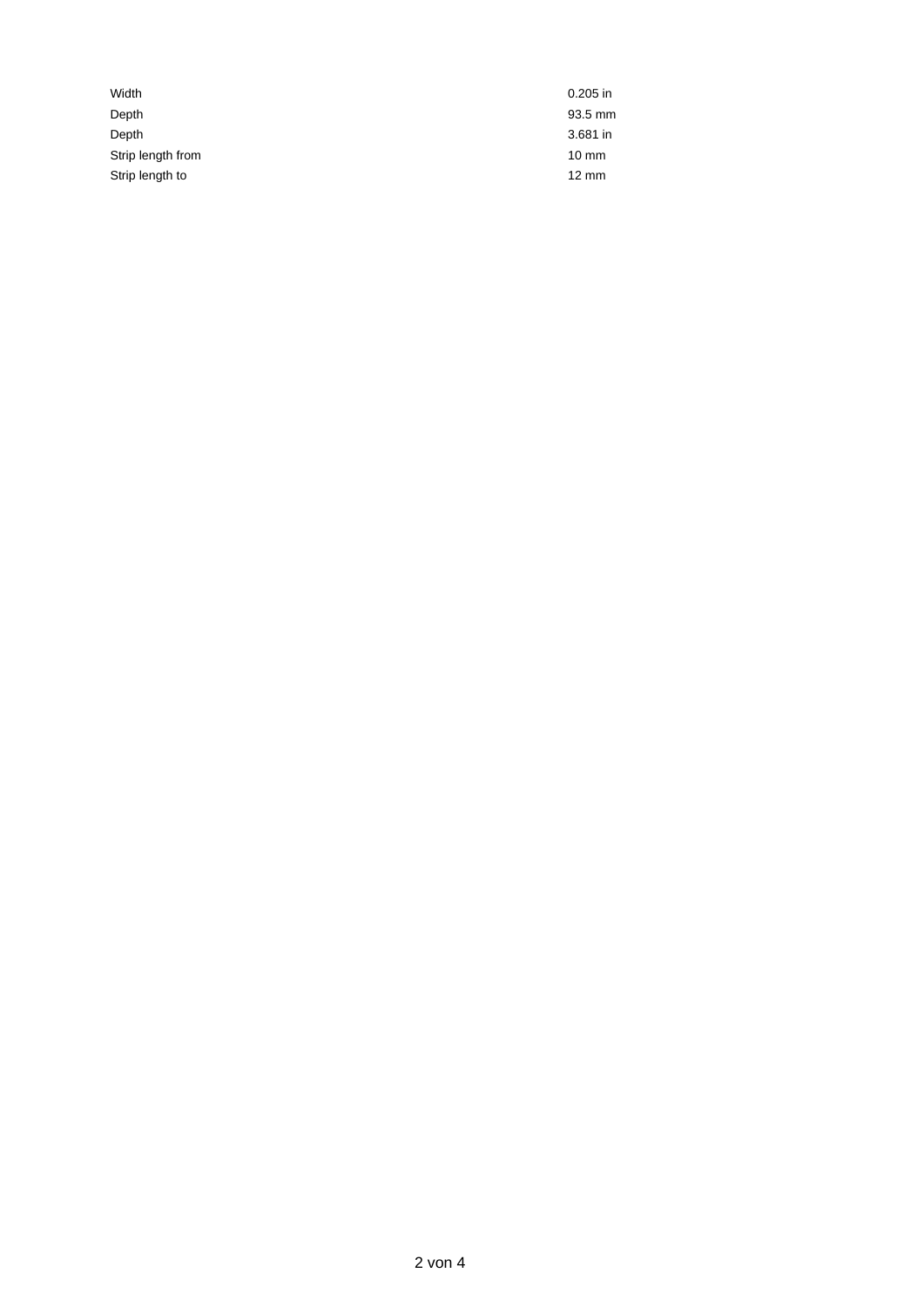

Strip length 0.43 in Customs Tariff No. 65369010 Country of Origin **Deutschland** Mounting TS 35